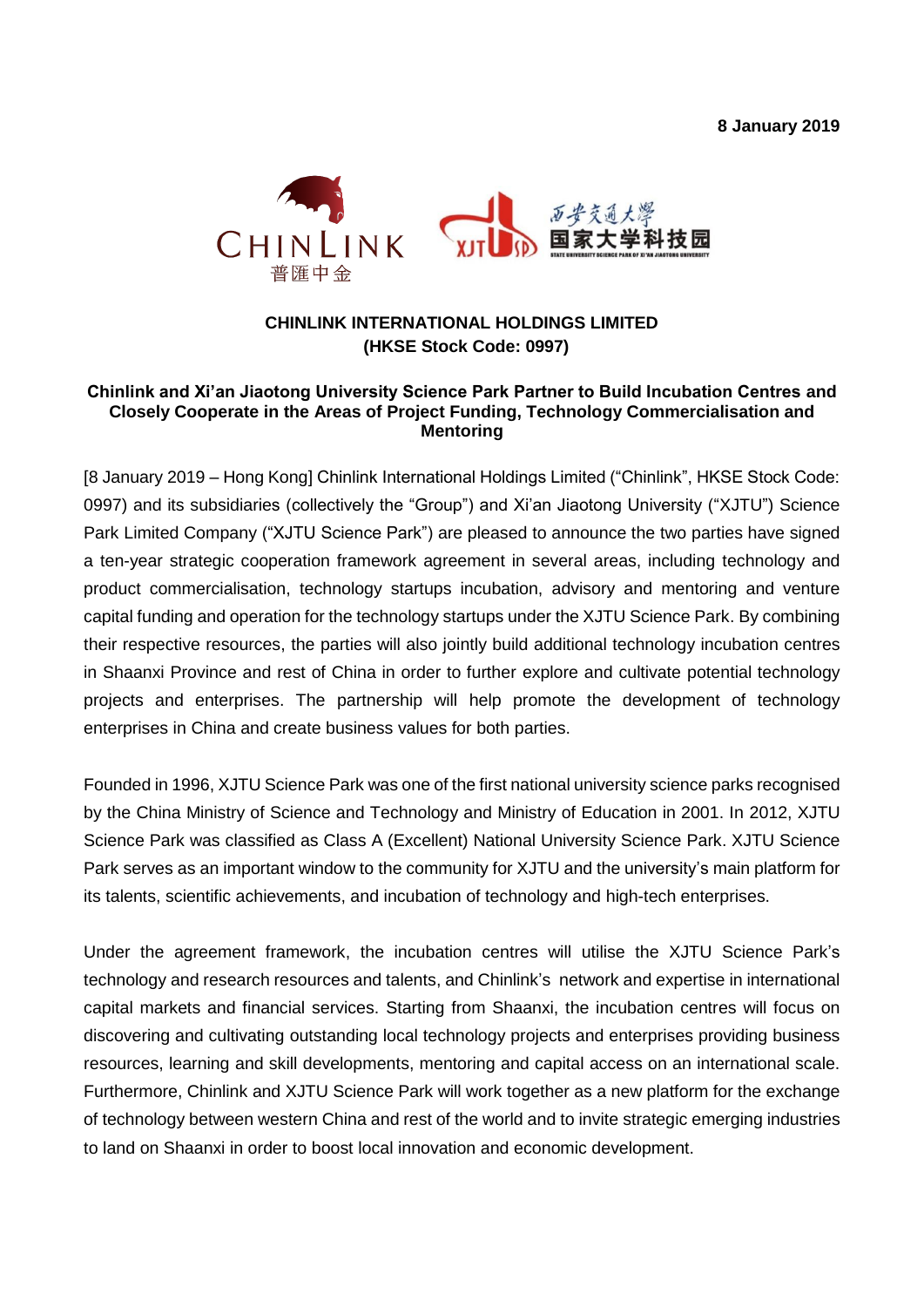Mr. Siu Wai Yip, Executive Director of Chinlink, said, "As one of the few listed companies in Hong Kong with major investment in Shaanxi Province, Chinlink has been actively promoting the financial and commercial cooperations between Hong Kong and Shaanxi and our efforts and achievements are widely recognised by the People's Government of Shaanxi Province. In December of last year, the Shaanxi Provincial Department of Commerce appointed Chinlink to be their commerce representative office in Hong Kong. Our new strategic partnership with the XJTU Science Park will further strengthen the Group's role as an international financial platform and allow us to provide better financial services support to Shaanxi's startups."

Mr. Xiong Jianlong, President of XJTU Science Park Limited Company, said, "Through this strategic partnership, we can enhance our role as an important platform for giving long term development and financial support to potential technology projects and talent in western China. We understand that startups, especially at their early stage, require much resources to thrive. With the abundant financial resources of Chinlink together with our rich technology resources, we believe this partnership will facilitate the success of many more technology projects in the future."



Mr. Li Weibin (back row, left), Chairman and Managing Director of Chinlink International Holdings Limited, and Mr. Xiong Jianlong (back row, right), President of Xi'an Jiaotong University Science Park Limited Company, witnessed the signing of strategic cooperation framework agreement by Mr. Yang Zhao (front row, right), Standing Deputy General Manager, China Regional Headquarters of Chinlink International Holdings Limited, and Mr. Zhang Li (front row, left), General Manager of Xi'an Jiaotong University Science Park Limited Company.